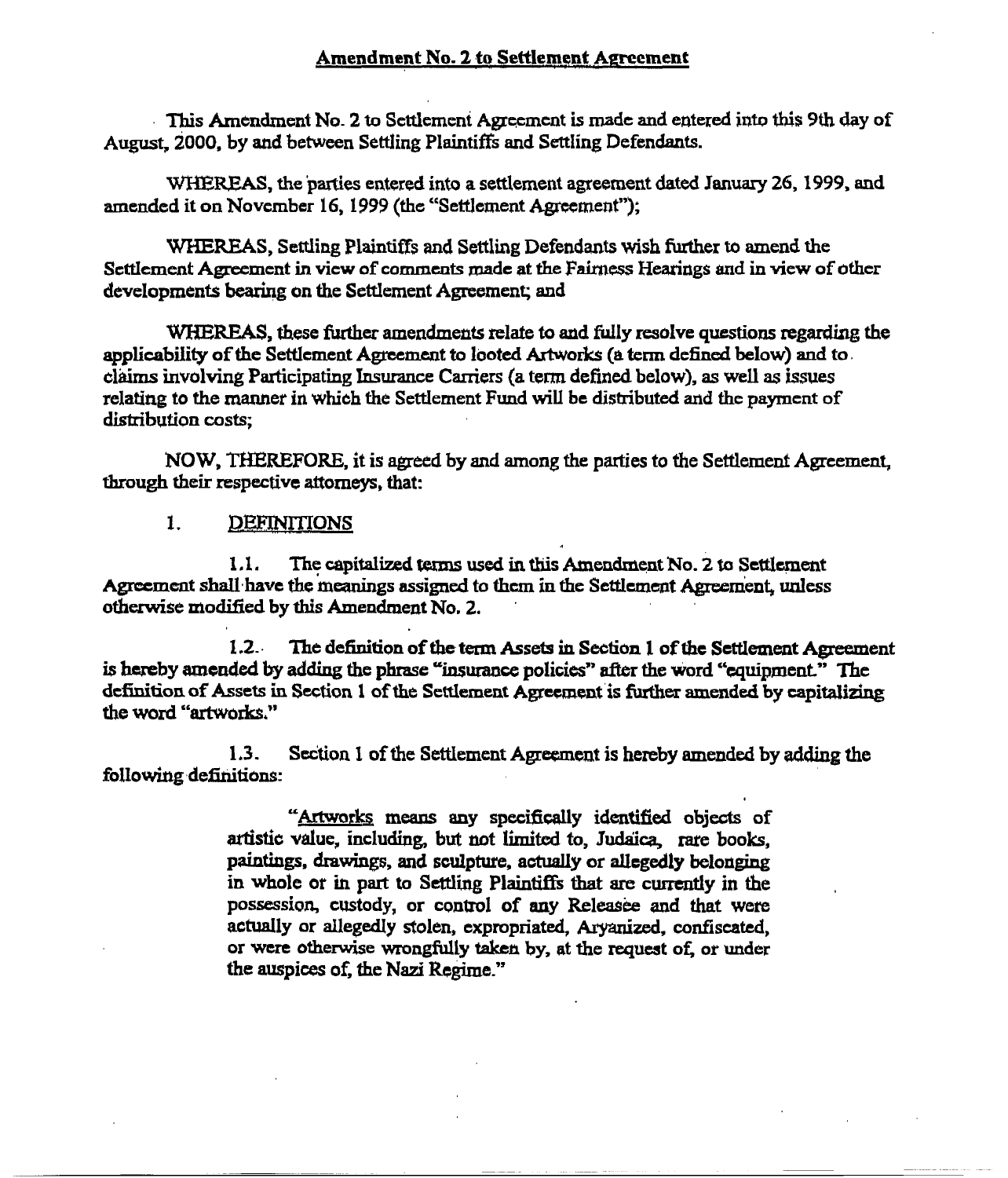"Claims Resolution Tribunal  $-$  SD ('CRT-SD') means the Claims Resolution Tribunal as it may be reconstituted to perform functions relating to the distribution of the Settlement Fund."

"Policy Claims means all Claims or Settled Claims relating to direct insurance policies issued by Participating Insurance Carriers to Victims or Targets of Nazi Persecution that (1) do not otherwise qualify as claims relating to Looted Assets, and (2) have not been paid by the issuing Participating Insurance Carrier, its affiliate, successor, Of subsidiary, provided that, for the purposes of this clause, a policy will not be considered "paid" if documentary evidence demonstrates that the policy was paid in contravention of applicable law."

"Participating Insurance Carriers means all Releasees listed on Exhibit I hereto, as it may be amended pursuant to the terms of this Amendment No. 2 to Settlement Agreement."

### 2. ARTWORKS

2.1. The Settlement Agreement is hereby amended by adding a new Section 12.6 as follows:

> "12.6. Notwithstanding any. other provisions of this Settlement Agreement including this Section 12 hereof. Settling Plaintiffs' discharge of Releasees from any and all Claims shall not bar any Settling Plaintiff from bringing a lawsuit to recover specifically identified Artworks that qualify as Looted Assets where the suit seeks relief in the nature of a replevin action for return of such specifically identified Artworks against a Releasee who allegedly is currently in actual possession of such specifically identified. Artworks; provided, however, that any such Settling Plaintiff may not seek to recover any damages, fees, or costs of any kind or seek any relief whatsoever beyond return of the specifically identified Artworks except such payment of court costs as are routinely awarded to prevailing parties in the courts of the country in which the lawsuit was brought; provided further. that any such suit may only be brought in the courts of the country where the Artworks allegedly are located at the time the suit is begun, or the courts of the country from which the Artworks were looted; and provided further that, before any such suit may be brought, the Settling Plaintiff must first take reasonable steps to secure the return of the Artworks from the Releasee through means other than litigation."

. .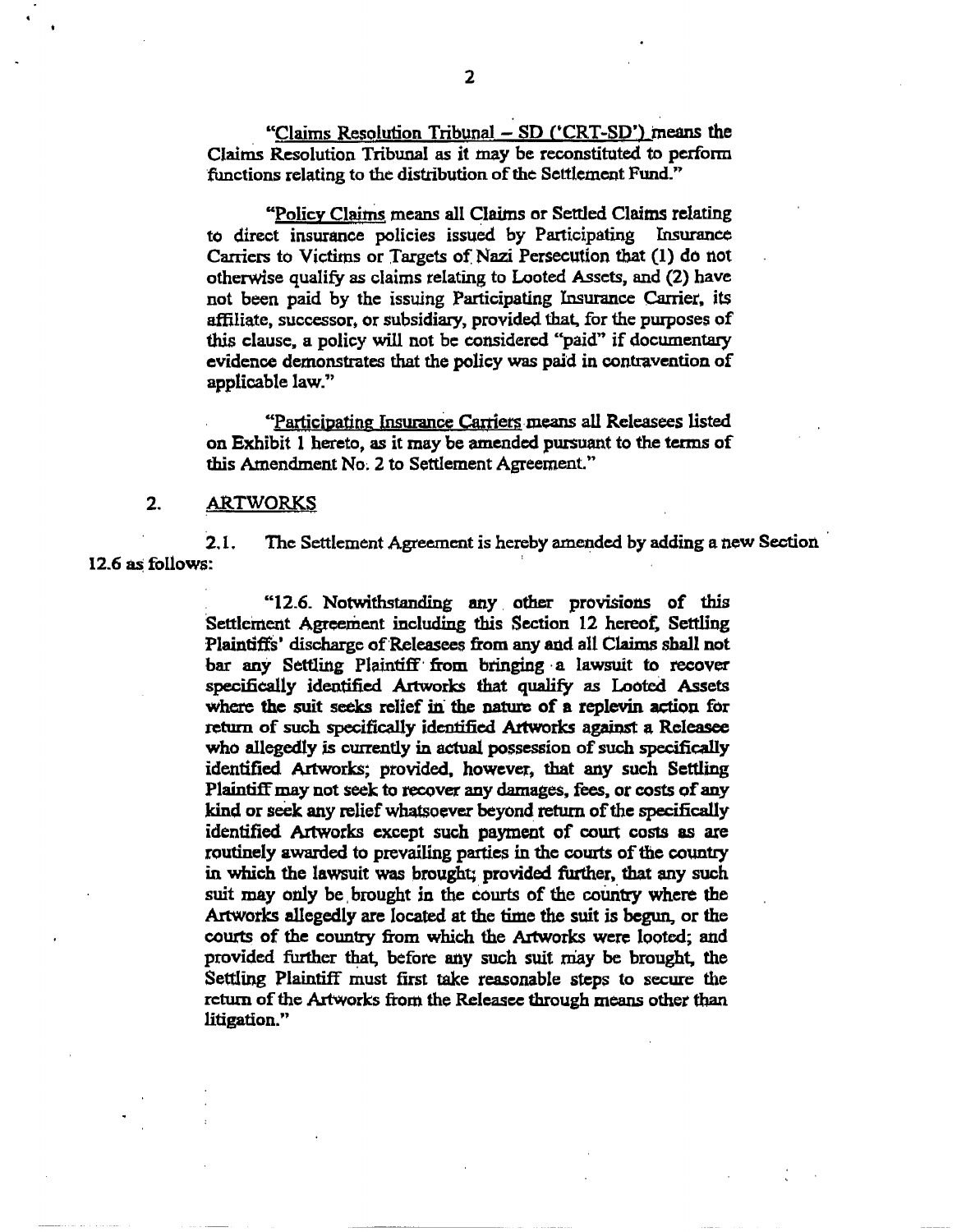#### 3. DISTRIBUTION OF SETTLEMENT FUNDS

3.1. Section 4.1 of the Settlement Agreement is hereby amended by striking it in its entirety, and substituting the following:

> "4.1. Notwithstanding any further activities, findings, recommendations, or conclusions of, or costs incurred by, the ICEP, ICRF, CRT. or any CRT-SD, and notwithstanding any other provisions of this Settlement Agreement, Releasees shall have no financial exposure or additional liability of any kind whatsoever beyond the Settlement Amount for any cost incurred by the ICEP and the Independent Association of Eminent Persons and their agents, counsel, and auditors, after JCEP's final meeting of February 23, 2000; the ICRF: the CRT after the date of this Amendment No.2, except to the extent the CRT establishes that any cost incurred was for the purpose of precessing claims to the account lists published by the Swiss Bankers Association in 1997; any CRT-SO, including all costs incurred for establishing the CRT-SD; or by any other person that is in anyway connected to or arises out of the distribution of the Settlement Fund; including, without limitation, all costs and expenses incurred in connection with the publication of additional accounts. centralizing of account databases, and preparation of bank files for the use of the CRT-SD or any other claims facility established by the Court for resolving claims ofthe Deposited Assets Class or other Settling Plaintiffs; all such costs shall be paid in their entirety by the Settlement Fund."

4.4 as follows:

È

3.2. The Settlement Agreement is hereby amended by adding a new Seetion

"4.4. Settling parties agree to support the Swiss Federal Banking Commission's decision of March 30, 2000 to authorize expeditious publication, on the Internet, of identifying information relating. to approximately 26,000 open, suspended; and closed accounts dating from the relevant era that, in the opinion of ICEP, probably or possibly belong to Victims of Nazi Persecution; proVided, however, that the accounts authorized for publication shall first be reviewed at the bank's expense for the purpose of removing account names that do not meet the publication criteria, The review process shall not unreasonably delay the expeditious publication of the account infonnation. Publication will occur *as* soon *as* feasible after the Court issues an order approving a plan of allocation and distribution hereunder. which the parties anticipate will occur in September, 2000. Once publication has been completed, Settling Plaintiffs shall be required to submit claims to Deposited Assets within a reasonable period of time to be set by the Court."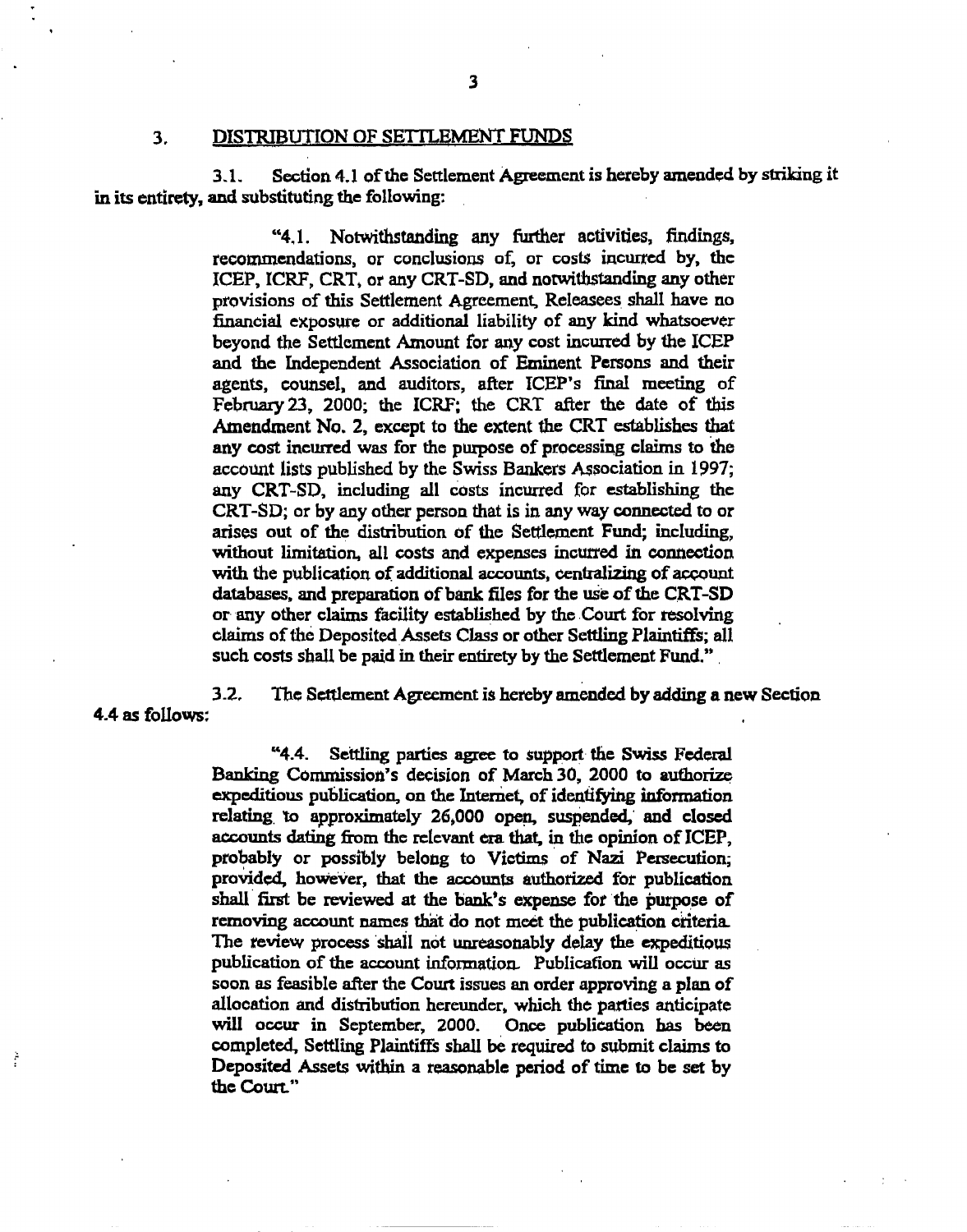3.3. The Settlement Agreement is hereby amended by adding a new Section 4.5 as follows;

> ('4.5 Settling parties agree to support the Swiss Federal Banking Commission's decision of March 30. 2000 to authorize expeditious centralization. as soon as feasible after the Court issues an order approving a plan of allocation and distribution, of the database of all account holders that, according to the final conclusions of ICEP, probably or possibly belong to Victims of Nazi Persecution. The centralized database shall be used, subject to the directives of the Swiss Federal Banking Commission, for the matching and research of claims submitted by Settling Plaintiffs through the settlement procedures. All costs incurred for establishing and operating the centralized database shall be paid in their entirety by the Settlement Fund."

3.4. Section 5.1 of the Settlement Agreement is hereby amended by striking the last sentence of the first paragraph of that section and substituting the following: "Except as provided in Sections 5.2 and 5.3, Settling Defendants shall pay into the Escrow Fund the Settlement Amount in four installments: (1) \$250 million ("Installment 1") on November 23, 1998; (2) \$333 million ("'Installment 2") on November 23, 1999; (3) \$333 million C'Installment  $3"$ ) on November 23, 2000; and (4) \$334 million ("Installment 4") also on November 23, 2000."

3.5. Section 5.1 is further amended by striking the last sentence of the second paragraph of that section and substituting the following: "Unless Settling Plaintiffs direct otherwise, within thirty (30) days after the Settlement Date, the Escrow Agents shall authorize the transfer of the then-existing balance of the Escrow Fund (including interest earned thereon), less a reserve for taxes payable by the Escrow Fund, to the Settlement Fund."

3.6. Section 5.1 is further amended by striking the third paragraph of that section.

3.7. Section 5.2 of the Settlement Agreement is hereby amended by adding between the first and second sentences of this Section the following: "Provided, however, that the Settlement Fund shall directly pay to claimants all special adjustments for interest and fees awarded by the Claims Resolution Tribunal pursuant to guidelines established by the ICRF."

3.8. Section 5.3 ofthe Settlement Agreement is hereby amended by adding to the first paragraph between the first and second sentences of that paragraph the following: "All payments made to claimants of or through the New York State Banking Department (including but not limited to its Holocaust Claims Processing Office) will be credited against the Settlement Amount for the full amount of these payments."

3.9. Section 5.5 ofthe Settlement Agreement is hereby amended by striking it in its entirety and substituting the following:

> "5.5. Within ten (10) business days after the later of court approval of this Settlement Agreement as amended or execution of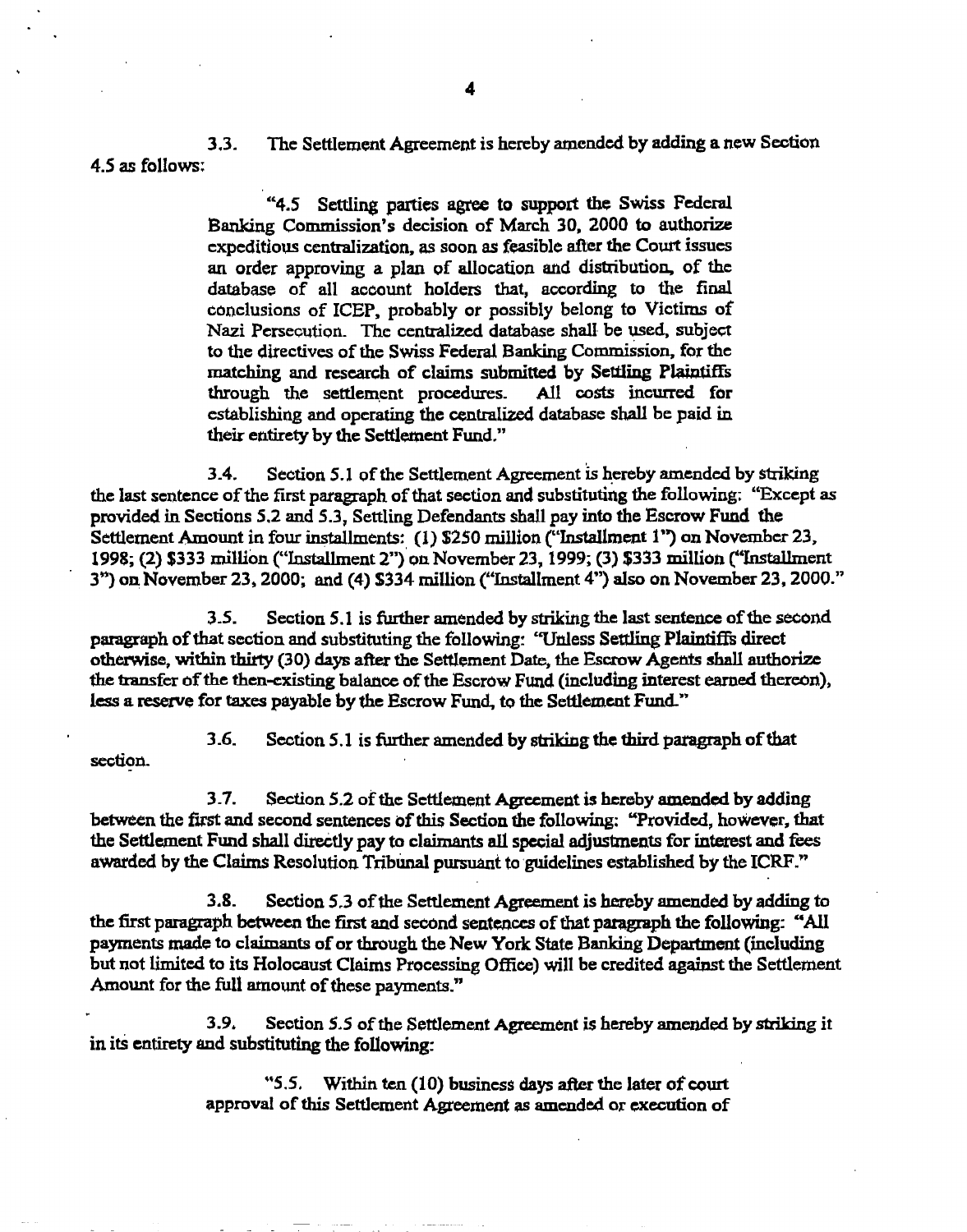Amendment No. 2 by the parties, Settling Defendants shall pay into the Escrow Fund  $$10,521,000$ , which is the amount of interest that would have been due and payable on November 23, 2001 under Section 5.5 of this Settlement Agreement prior to this amendment thereto."

3.10. Section 7.3 of the Settlement Agreement is hereby amended by striking it in its entirety and substituting the following: '

> "7.3 Pending issuance of the Final Order and Judgment. and subject to the requirements of the Escrow Agreement. the Escrow Agent(s) for the Escrow Fund may authorize disbursements of up to \$20 million in the aggregate for payment of bona fide costs normally, reasonably, and necessarily incurred for purposes of providing Class Notice or otherwise effectuating this Settlement Agreement, including costs associated with establishing a deposited assets claims process, provided, however, no disbursements may be made for purposes of paying Settling Plaintiffs' attorneys' fees or expenses (other than expenses incurred for class notice or fund administration)."

3.11. Section 7.4 of the Settlement Agreement, as set forth in Amendment No. 1 to the Settlement Agreement, is hereby amended by striking it in its entirety and substituting the following:

> "7.4 Upon approval of the Court, the Escrow Agents may authorize disbursements of additional amounts from the Escrow Fund to pay bona fide costs normally, reasonably, and necessarily incurred in the settlement process, such as for class notice or for establishing a deposited assets claims process."

3.12. Section 7.5 ofthe Settlement Agreement is hereby amended by striking the second sentence in its entirety and substituting the following: "All fees and expenses of admiaistering the Settlement Fund shall. subject to Court approval, be paid from the Settlement Fund,"

3.13. Section 7.5 of the Settlement Agreement is hereby further amended by striking the last sentence of that section and substituting the following: "Settling Defendants and other Releasees shall have no liability for suchadministrative 'fees and expenses beyond the Settlement Amount. including any fees or expenses incuned by the CRT-SO or any other person or entity,"

3.14. Section 7.8 of the Settlement Agreement is hereby amended by striking the entire section and substituting the following: "Settling Defendants shall have no responsibility for preparing, implementing, or funding the plan for administration and distribution of the Settlement Fund, and shall have no liability to the Settlement Classes or any

计重用 机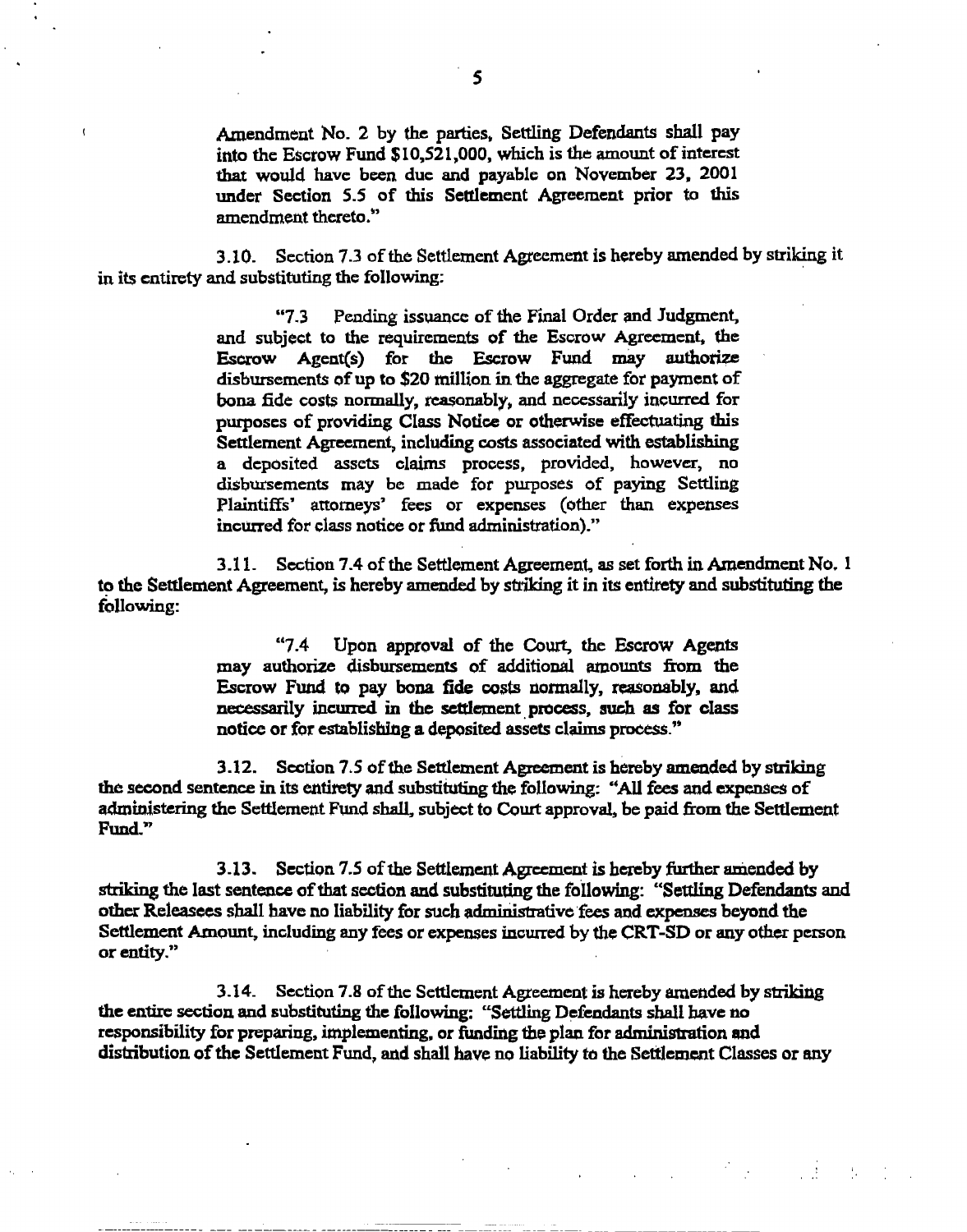other person or entity in connection with the administration, allocation, and distribution of the Settlement Fund, including, but not limited to. with respect to the CRT-SD."

3.15. The Settlement Agreement is hereby amended by adding Section 7.9, which reads as follows:

> "7.9. Any plan for administering this settlement. including any claims resolution process, shall be carried out under the supervision and control of the Court: Among other things, the Court will maintain judicial control over the procedural and substantive rules. all amendments thereto, and the appointment of personnel and staff in connection with any claims resolution process. Subject to the Swiss Federal Banking Commission's .direetives, the CRT-SD or other Swiss-based contact office for the claims resolution process will have access to the existing files prepared by the ICEP auditors in the course of their investigation on specific accounts that in the opinion of the ICEP probably or possibly belong to Holocaust victims where required for resolving specific claims by Settling Plaintiffs. No information on specific bank accounts may be disclosed, directly or indirectly, by the CRT-SD or other Swiss-based contact office for the claims resolution process to the Court or the Settling Plaintiffs unless (i) the files are required for resolving specific claims by Settling Plaintiffs. (ii) the claimant has provided plausible evidence that an account holder is his or her relative and a Victim or Target of Nazi Persecution; and (iii) the claimant who is deemed entitled to an account agrees to, or the competent Swiss authority permits, the transfer of such information. No claims resolution process No claims resolution process established hereunder shall be empowered to act, or to provide information concerning any account, in connection with any claim by a person who is not a Victim or Target of Nazi Persecution, other than to reject the claim on such grounds. AU payments approved by any claims resolution process established hereunder shall be made directly from the Settlement Fund. No Releasee shall have any liability for claims of any kind submitted by Settling Plaintiffs apart from the Settlement Amount, whether or not such claims are resolved by any claims resolution process established hereunder."

3.16 The Settlement Agreement is hereby amended by adding a new Section 7.10 as follows:

> "1.10. Pending issuance of the Final Order and Judgment, the Escrow Agents for the Escrow Fund may authorize, subject to the requirements of the Escrow Agreement, disbursements from the Escrow Fund for payment to Settling Plaintiffs of well- . documented Claims."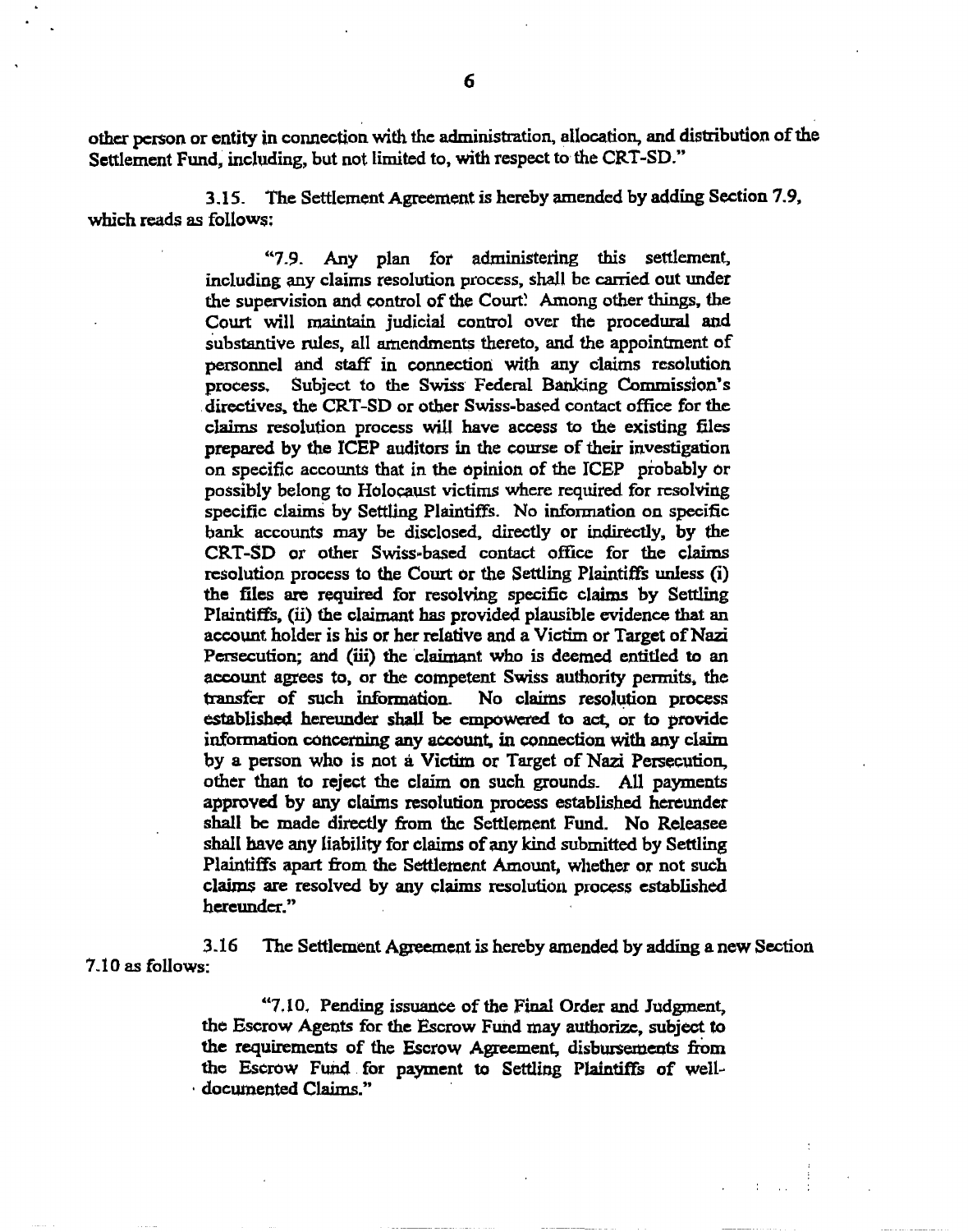3.17, Nothing herein shall be deemed to abrogate whatever power the Court may have under Rule 23(d)(2) of the Federal Rules of Civil Procedure to make appropriate orders required for the fair conduct of any claims process; provided, however, that no such order may be inconsistent with the terms of this Settlement Agreement. The Settlement Fund shall pay all costs incurred by the Settling Defendants in complying with such orders, including, but not limited to, the expenditure of time by the Settling Defendants' own employees.

## 4. iNSURANCE

4.1. The Settlement Agreement is hereby amended by adding a new Section 9.3 as follows:

> "9.3. The Court shall cause notice to be provided to Settlement Class members of the allocation and distribution plan for the Settlement Fund. That notice shall, inter alia, include a reasonably detailed description of the procedures set forth in this Amendment No.2 to Settlement Agreement for making Looted Asset Claims and for making Policy Claims involving Participating Insurance Carriers, and shall provide for a reasonable period of time to opt out solely from the aspects of the Settlement relating to the releases of the Participating Insurance Carriers. Such notice shall also include a list of the Participating Insurance Carriers who will be subject to Section 17 of the Settlement Agreement. Nothing in this Section or in the notice to be provided under this Section shall be construed to mean that the prior class action notice was insufficient in any respect."

4.2. The Settlement Agreement is hereby amended by adding the following Section 17, entitled "Policy Claims":

> "17.1. Victims or Targets of Nazi Persecution may make Policy Claims to the Court or its designee (subject to the Court's review) within a reasonable period to be specified in the allocation and distribution plan. The Court or its designee will determine whether Policy Claims are valid pursuant to criteria to be established within sixty days from the date of court approval of the settlement by agreement acceptable. to the parties and the Participating Insurance Carriers. The conclusion of such agreement is a condition precedent of any undertaking concerning insurance in this Amendment No.2, including, without limitation, any undertaking of the Participating Insurance Carriers in 'Section 17.3, and any Participating Insurance Carrier that does not subscribe to such agreement shall be removed from Exhibit 1 hereto and thereafter shall not be a Participating Insurance Carrier. In principle, Poliey Claims will be deemed valid where (1) the claimant is' a Victim or Target of Nazi Persecution; (2) there is documentary evidence that the claimant is making a claim on a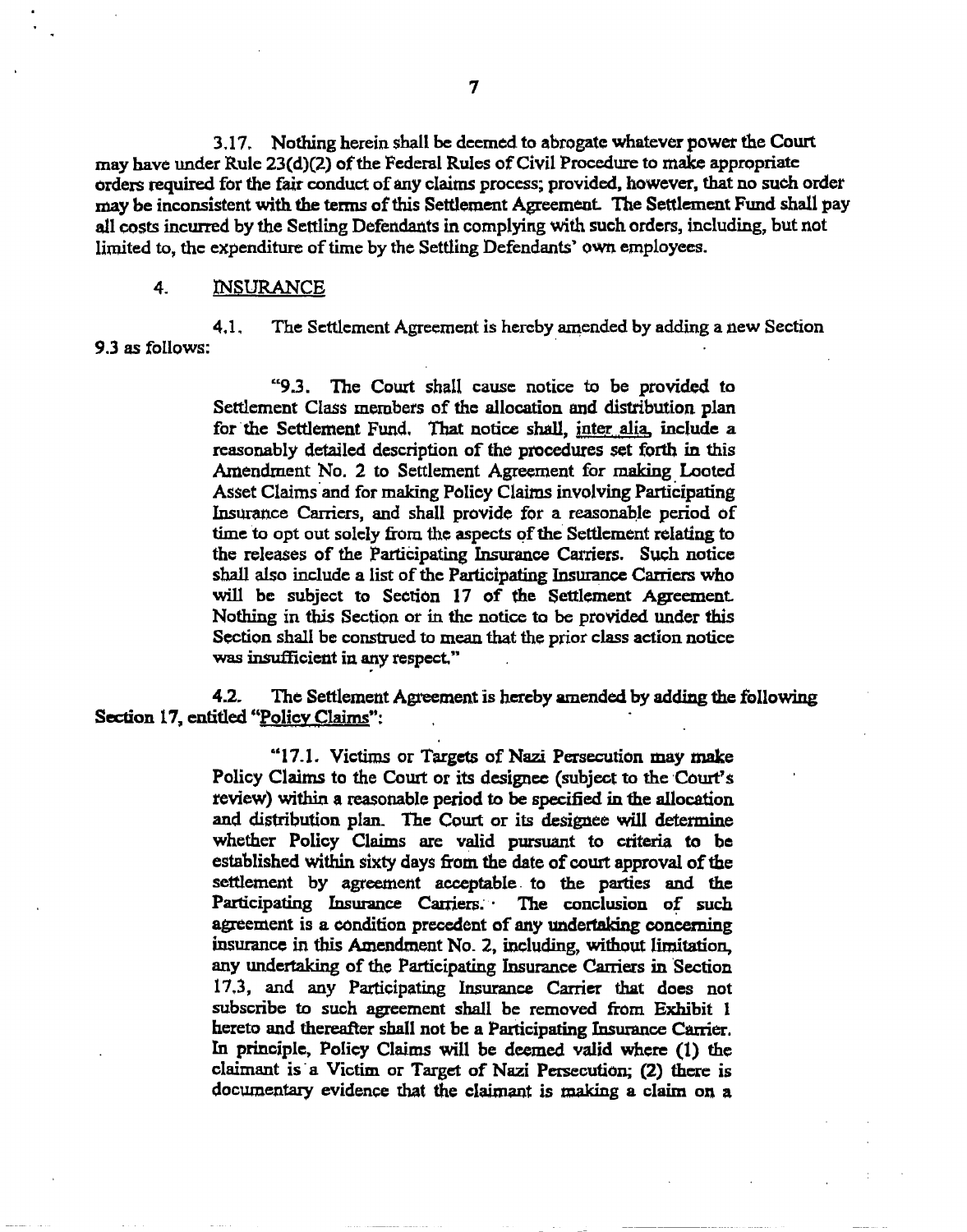direct insurance policy issued by a Participating Insurance Carrier; (3) the claimant is entitled to the proceeds of the policy because the claimant is the policyholder, the beneficiary of the policy, or a rightful heir of such persons; and (4) there is documentary evidence that the net cash surrender value of the policy (as defined in Section 17.3) has not already been paid to the policyholder. the beneficiary, another beneficiary. or a rightful heir, provided, however, that prior recovery of less than the net cash surrender value will not preclude a claimant from recovering the difference between the prior recovery and the net cash surrender value under this Settlement, unless the prior recovery was obtained pursuant to (a) a law or regulation enacted after World War  $\Pi$  that did not discriminate against Victims or Targets of Nazi Persecution, or (b) an accord and satisfaction.

"17.2. The Participating Insurance Carriers will make available at their expense all information or documentation in their possession (or in the possession of any current affiliate or subsidiary listed on Exhibit 1 hereto (as amended) that would reasonably be expected to have information or documentation relating to the policy at issue) relating to submitted Policy Claims, but only after the Court or the designee has determined that the submitted Policy Claim is not frivolous. Any Policy Claim submitted Policy Claim is not frivolous. submitted to a Participating Insurance Carrier shall be accompanied by the claimant's authorization of such Participating Insurance Carrier to procure information relating to the Policy Claim from archives of governmental restitution offices. Where a Policy Claim is not directed at a particular Participating Insurance Carrier because the claimant does not know which Carrier issued his or her policy, all of the Participating Insurance Carriers will search their records or the records of their current affiliates or subsidiaries listed on Exhibit 1 hereto (as amended) that are reasonably expected to have information or documentation relating to the policy at issue, but only if there is a reasonable basis, as determined by the Court or its designee, to believe that one of the Participating Insurance Carriers may have issued the policy in question. The Participating Insurance Carriers will enter into arrangements with the Swiss insurance supervisory authority, who will have authority *to* monitor the Partieipating Insurance Carriers' obligations under this Section 17.2 by: (a) reviewing written search protocols that each Participating Insurance Carrier will use to perform the searches required by this Section 17.2 to make sure those protocols are fully adequate; (b) taking steps it deems reasonable to confum that the Participating Insurance Carrier is following the approved protocol in conducting its searches. and (c) preparing periodic reports generally describing the actions it has taken pursuant to this Section  $17.2$ . The foregoing actions of the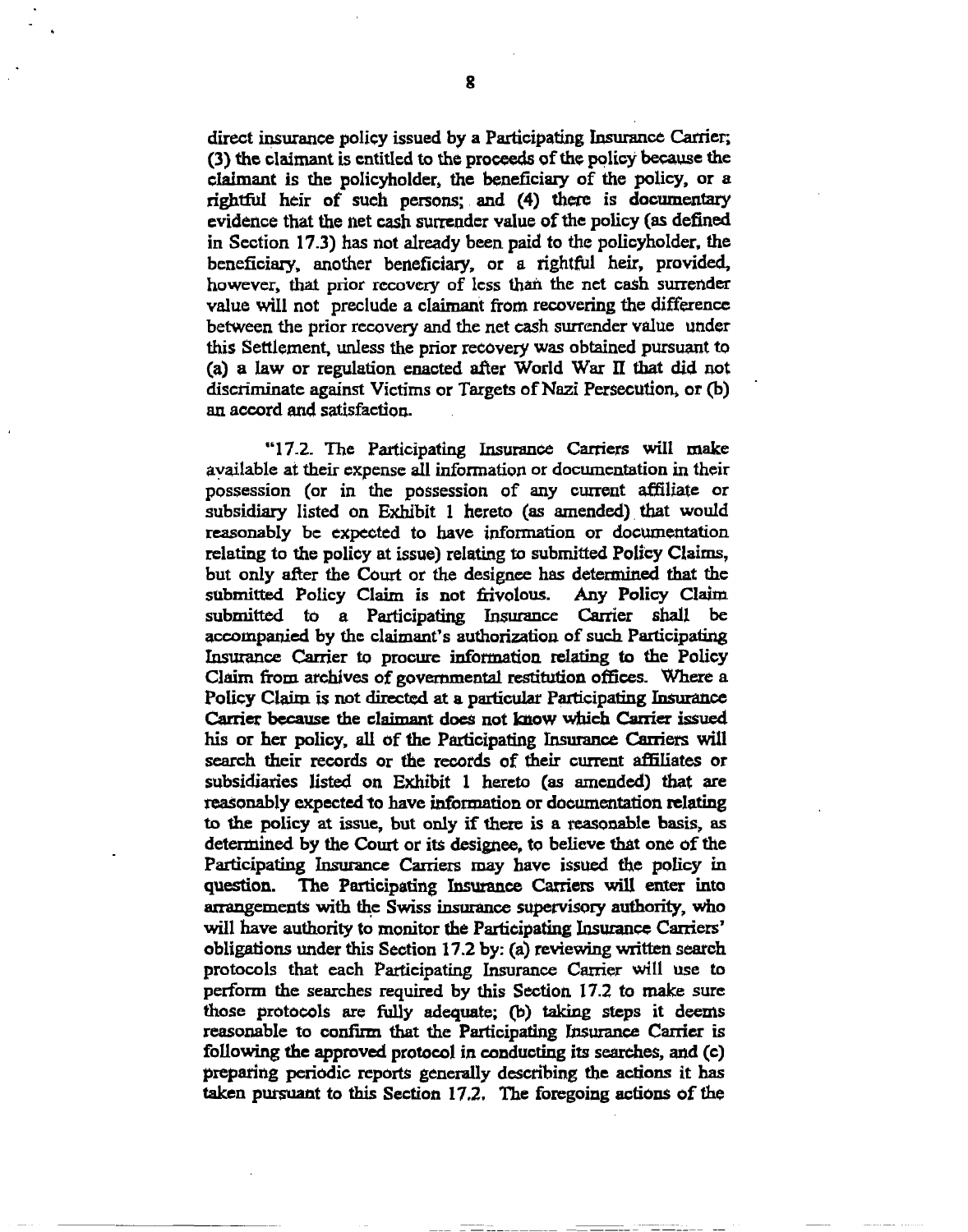Swiss insurance supervisory authority will be the exclusive measures taken to confirm the Participating Insurance Carriers' compliance with their undertakings under the Settlement Agreement.

"17.3. Policy Claims found to be valid by the Court or its designee (subject to the Court's review) will be paid at the net cash surrender value  $-$  the policy value adjusted to reflect the amount for which the policy could be redeemed at the relevant time  $$ multiplied by a reasonable gross-up factor, Solely for the purposes of determining a reasonable gross-up factor, the parties agree to follow the guidelines specifically related to the computation of such a factor, as promulgated by the International Commission on Holocaust-era Insurance Claims. The Settlement Fund and the Participating Insurance Carriers will each be responsible for one half of the amount awarded on valid Policy Claims for the first \$100 million (up to a cap of \$50 million for the Settlement Fund, on the one hand, and up to a cap of \$50 million for the Participating Insurance Carriers, collectively, on the other hand) to be paid according to Section 17.4 hereof. If valid Policy Claims exceed \$100 million, either the Settlement Fund will pay any amounts in excess of the first \$100 million or valid Policy Claims will be paid pro rata within the combined cap of \$100 million. Under no circumstances will the Participating Insurance Carriers collectively be responsible for more than \$50 million, and, subject to the provisions of Section 17.4, all Releasees other than the Participating Insurance Carriers will have no liability for Policy Claims. All Looted Asset Claims including those relating to insurance policies will be paid exclusively from the Settlement Fund.

·~17.4. Commencing thirty days after the last time period set forth in this Amendment No. 2 for any Participating Insurance. Carrier to withdraw, the Court or its designee (subject to the Court's review) will issue a certificate of validity to eaeh claimant whom it finds has a valid Policy Claim relating to a Participating Insurance Carrier that has not withdrawn. Within six months following the date of issuance, a claimant may present the certificate of validity to Settling Plaintiffs to receive the amount awarded pursuant to procedures to be included in the Court's plan of allocation and distribution of the Settlement Fund. All awards relating to Policy Claims shall be paid jointly by the Settlement Fund and the Settling Defendants. Counsel for Settling Plaintiffs shall promptly provide Settling Defendants with copies of all certificates of validity presented to them for payment. Settling· Defendants shall pay 50% of the amount designated in such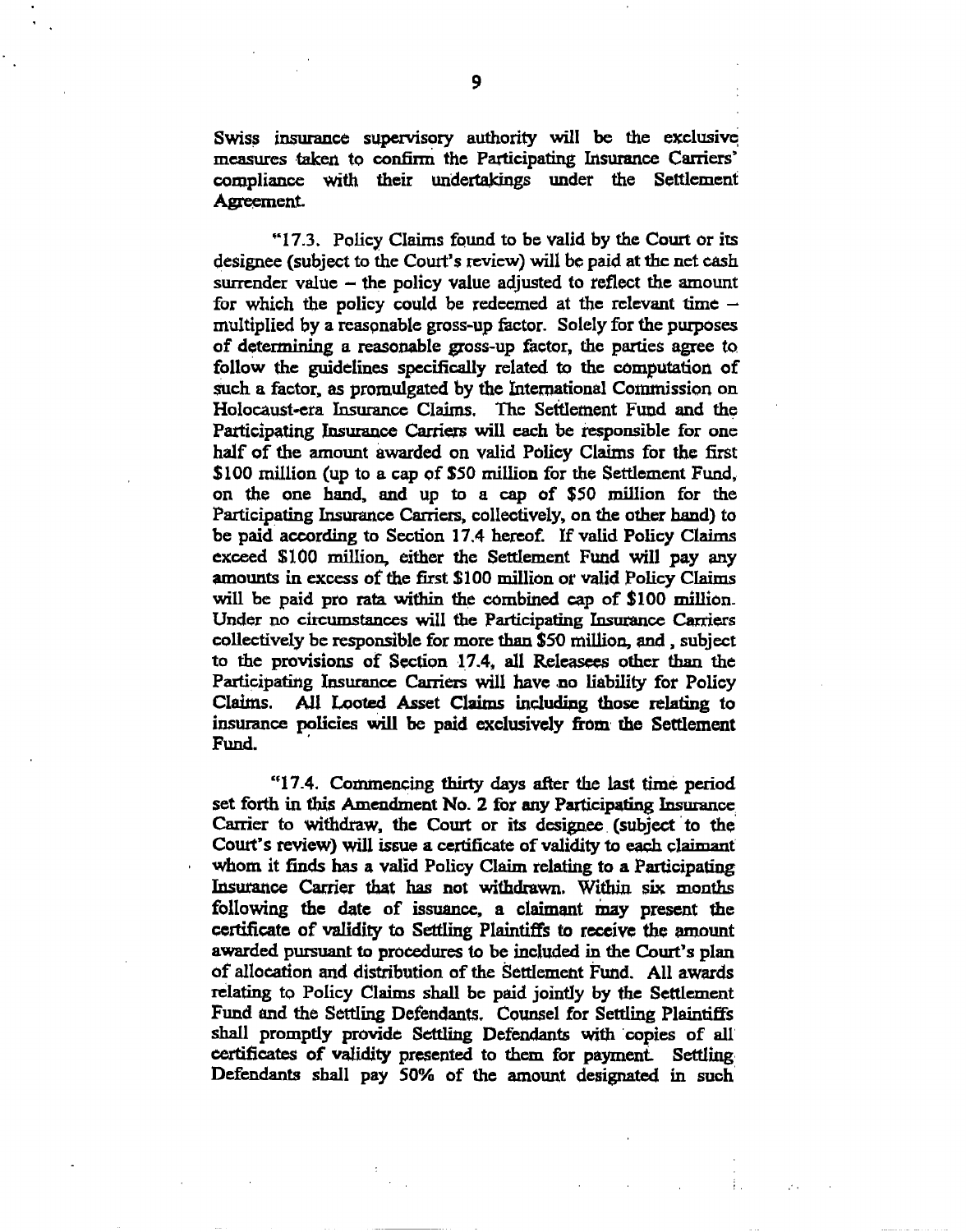certificate up to the \$50 million cap on the Participating Insurance Carriers' responsibility, within 15 business days of presentation."

"17.5. All of the parties to this Settlement Agreement agree. and as a condition to submitting any claim under the Settlement Agreement any claimant must acknowledge. that (i) neither the direct nor indirect participation by any Participating Insurance Carrier or its attorneys or agents in the negotiation or implementation of the Settlement Agreement, including but not limited to reviewing Or providing information related to Looted Assets Claims or Policy Claims, providing information concerning publishing notice or actually publishing notice of the names of holders of policies subject to Looted Assets Claims or Policy Claims or contributing funds toward the payment of Policy Claims, shall subject any Participating Insurance Carrier to the jurisdiction of the United States District Court for the Eastern District of New York or any other state or federal court in the United States, (ii) the Court's retention of jurisdiction to enforce the Settlement Agreement shall not supply jurisdiction over any Participating Insurance Carrier, and (iii) the parties to this Settlement Agreement shall not argue that any Participating Insurance Carrier is subject to such jurisdiction either in this pending action or any other action in, the United States based. in whole or in part, on any or all of the aforementioned factors,"

·'17.6. The voluntary dismissal, with prejudice, of the Releasees listed in Exhibit 2 (provided, however. they have not previously withdrawn) from the actions entitled Cornell, et al. v. Assicurazioni Generali S.p.A., et al., 97 Civ. 2262 (S.D.N.Y.), and Winters, et al. v. Assicurazioni Generali S.p.A., et al., 98 Civ. 9186 (S,D.N.Y.), and of all claims, whether known or unknown, that have been or could have been asserted therein against any Participating Insurance Carrier pursuant to order and judgment of the United States District Court of the Southern District of New York shall occur within thirty days of the earlier of (a) the Settlement Date or (b) the last time period set forth in this Amendment No. 2 for any Participating Insurance Carrier to withdraw and is a condition precedent of the undertakings of such Participating Insurance Carrier in Section 17.3 and the Settling Defendants in Section 17.4.

"17.7.

 $\ddot{i}$ 

a) If the Court, after due consultation with the interested parties, determines that, in its opinion, this Section 17 cannot reasonably be implemented without public disclosure of the names of holders of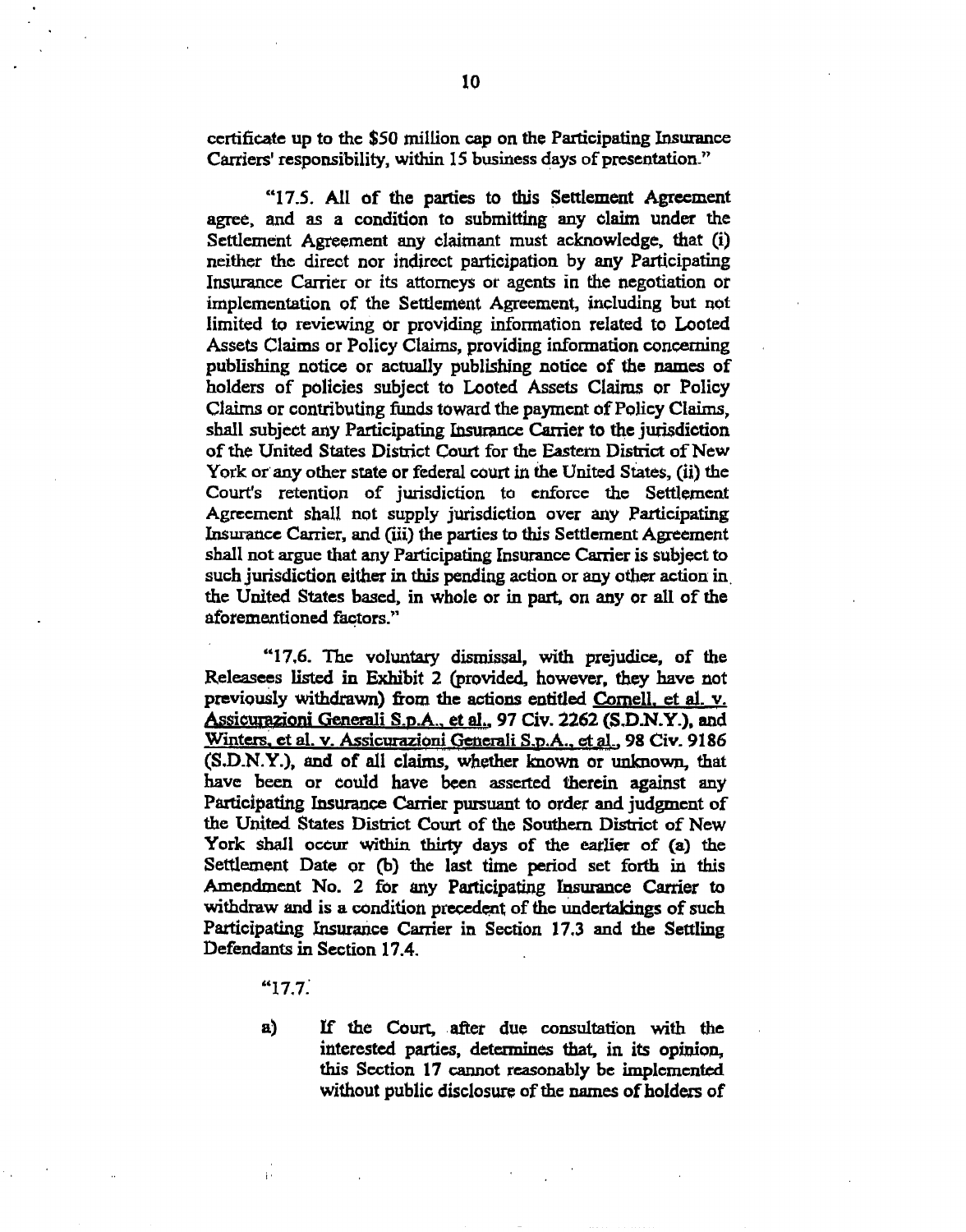policies subject to Looted Asset Claims or Policy Claims, the Court. no Iater than halfway through the period for filing Looted Asset Claims and Policy Claims provided in the distribution plan, may recommend such disclosure, recognizing that the Court lacks jurisdiction over the Participating Insurance Carriers. The Court shall only recommend such disclosure if (1) based on the experience with claims that are being submitted, it appears that there is a strong likelihood that significantly more valid Looted Asset Claims and ' Policy Claims would be submitted if the names of holders of policies subject to Looted Asset Claims and Policy Claims were to be publicly disclosed, (2) it would be reasonably feasible for any or all of the Participating Insurance Carriers to identify the names of such policyholders. and (3) that recommendation, if implemented, would not cause a significant extension of the period for making such<br>Claims. In determining whether disclosure of In determining whether disclosure of policyholder names is reasonably feasible pursuant to clause (2) of the preceding sentence, the Court shall consider a Participating Insurance Carrier's ability to identify relevant policyholder names, the amount of effort that would be required to develop reasonably comprehensive and reasonably accurate information, the cost of doing so, and the time it would take to do so; and the Court shall not recommend such disclosure if the likely costs and burdens are disproportionate to the likely benefits.

b) If the Court makes a recommendation pursuant to subsection (a) with respect to disclosure of policyholder names, then the Settling Defendants shall, within five (5) days thereafter inform the Participating Insurance Carriers of the Court's recommendation and the Participating Insurance Carriers shall then have thirty (30) days within which to inform the Settling Defendants whether they intend to make the disclosure recommended by  $\cdot$ the Court and the Settling Defendants shall so inform the Court within five (5) days of being advised of the Participating Insurance Carriers' intentions. If a Participating Insurance Carrier fails to respond timely to an inquiry of a Settling Defendant, the Participating Insurance Carrier shall be deemed to havc responded negatively.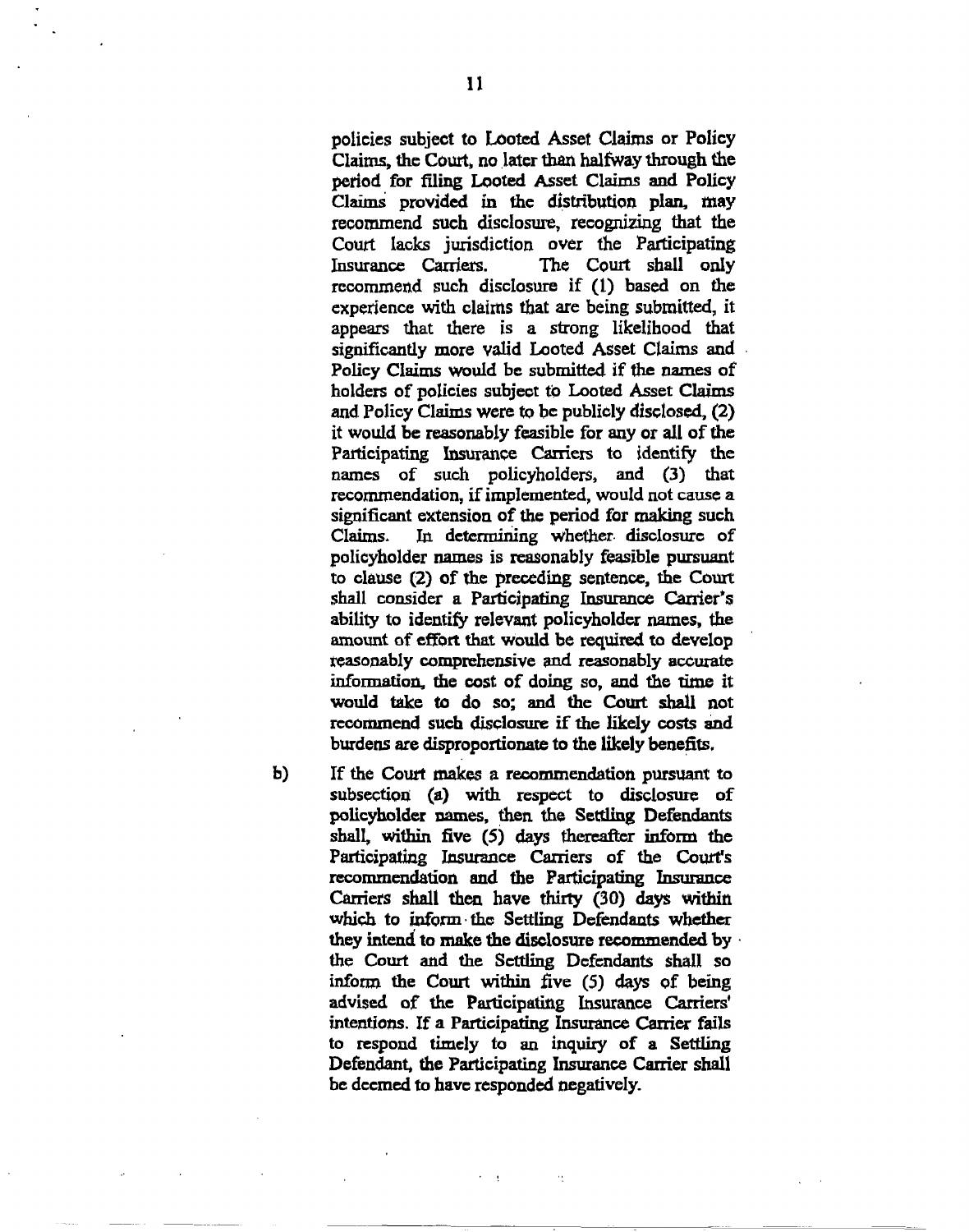- (l) If the Participating Insurance Carrier responds positively, any efforts to identify names to be disclosed shall be made by the Participating Insurance Carrier subject to review by the Swiss Insurance Supervisor, as provided in Section 17.2, and the<br>reasonable costs incurred by the reasonable costs incurred by the Participating Insurance Carrier in connection therewith and all other costs connected to the disclosure shall be paid by the Settlement Fund as a cost of distribution.
- (2) If the Participating Insurance Carrier responds negatively, then any and all provisions with respect to insurance in this Agreement shall become null and void with respect to that Participating Insurance Carrier, including (without limitation) the provisions found in Section 17.3 hereof.
- c) In no event, and notwithstanding Section 17.4 hereof or any other provision of this Agreement, will any Settling Defendant have any liability to pay Policy Claims or make payments of any kind in respect of a Participating Insurance Carrier that has withdrawn pursuant to Section  $17.7(b)(2)$  hereof."

"17.8 Any of the four groups of Participating Insurance Carriers (as reflected in Exhibit 1) may withdraw from this Settlement Agreement and this Amendment No. 2 (a) if no agreement is reached concerning payment criteria within the time period prescribed in Section 17.1; or (b) if pursuant to Section 17.7(b), it declines to follow a recommendation of the Court regarding publication, In the event any of the four groups of Participating Insurance Carriers withdraws, the amount of the \$50 million ·'cap'· applicable to the Participating Insurance Carriers as a whole shall be reduced pro rata, per number of groups of Participating Insurance Caniers that withdraws. (For example. should one group of Participating Insurance Carriers withdraw, the amount of the cap shall be reduced to \$37.5 million.)"

# 5. MISCELLANEQUS PROVISIONS

5.1. The Settlement Agreement is hereby amended by adding a new Section 16.13 as follows:

> "16.13 The parties agree that the provisions of section 16.2 of the Settlement Agreement (merger clause) will not apply to the